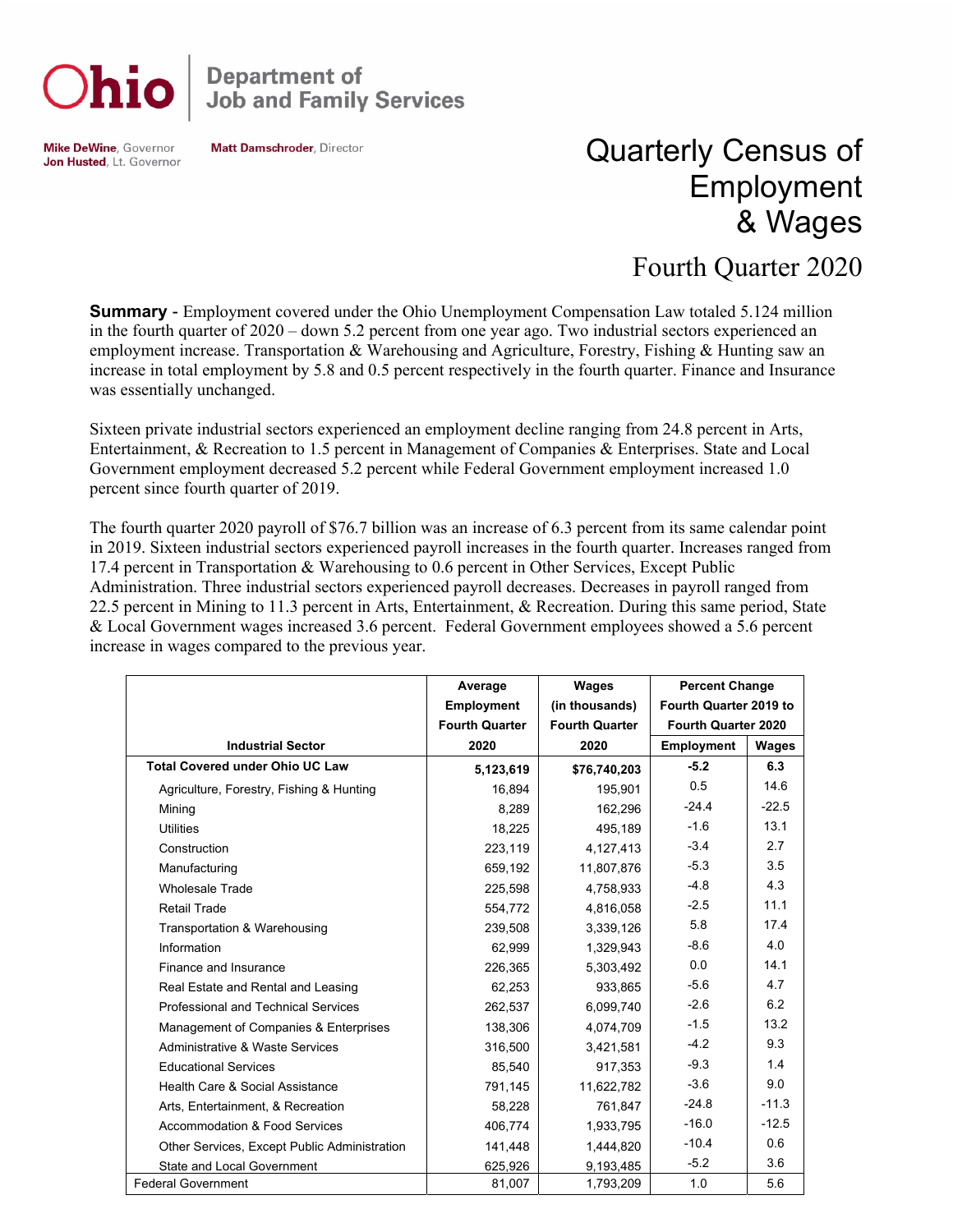All ten of Ohio's largest counties experienced employment decreases from their fourth quarter 2019 levels. Decreases ranged from 7.0 percent in Cuyahoga County to 4.7 percent in Butler County.

All ten of Ohio's largest counties experienced payroll increases since the fourth quarter of 2019. Payroll increased by 9.1 percent in Franklin County and by 2.6 percent in Cuyahoga County.

|                                        | Average               | Wages                 | <b>Percent Change</b>      |       |
|----------------------------------------|-----------------------|-----------------------|----------------------------|-------|
|                                        | <b>Employment</b>     | (in thousands)        | Fourth Quarter 2019 to     |       |
|                                        | <b>Fourth Quarter</b> | <b>Fourth Quarter</b> | <b>Fourth Quarter 2020</b> |       |
| <b>Industrial Sector</b>               | 2020                  | 2020                  | <b>Employment</b>          | Wages |
| <b>Total Covered under Ohio UC Law</b> | 5,123,619             | \$76,740,203          | $-5.2$                     | 6.3   |
| <b>Butler</b>                          | 152,148               | \$2,212,796           | $-4.7$                     | 8.9   |
| Cuyahoga                               | 670,131               | \$11,392,170          | $-7.0$                     | 2.6   |
| Franklin                               | 725,728               | \$12,089,001          | $-5.1$                     | 9.1   |
| <b>Hamilton</b>                        | 482,248               | \$8,647,120           | $-6.5$                     | 4.7   |
| Lorain                                 | 92,023                | \$1,170,849           | $-5.9$                     | 5.5   |
| Lucas                                  | 195,192               | \$2,824,885           | $-6.5$                     | 3.9   |
| Mahoning                               | 91,180                | \$1,065,533           | $-6.1$                     | 4.1   |
| Montgomery                             | 239,336               | \$3,426,835           | $-5.5$                     | 6.4   |
| <b>Stark</b>                           | 150,992               | \$1,930,511           | $-5.3$                     | 7.0   |
| Summit                                 | 252,783               | \$3,712,114           | $-5.5$                     | 6.0   |
| All other counties                     | 2,071,858             | \$28,268,389          | $-4.0$                     | 7.3   |

The chart that follows presents the percentage of Ohio covered employment in each of the ten largest counties and all other counties combined. Ten of Ohio's 88 counties account for nearly 60 percent of the state's covered employment.



## Percentage of Fourth Quarter 2020 Employment - Ten Largest Counties